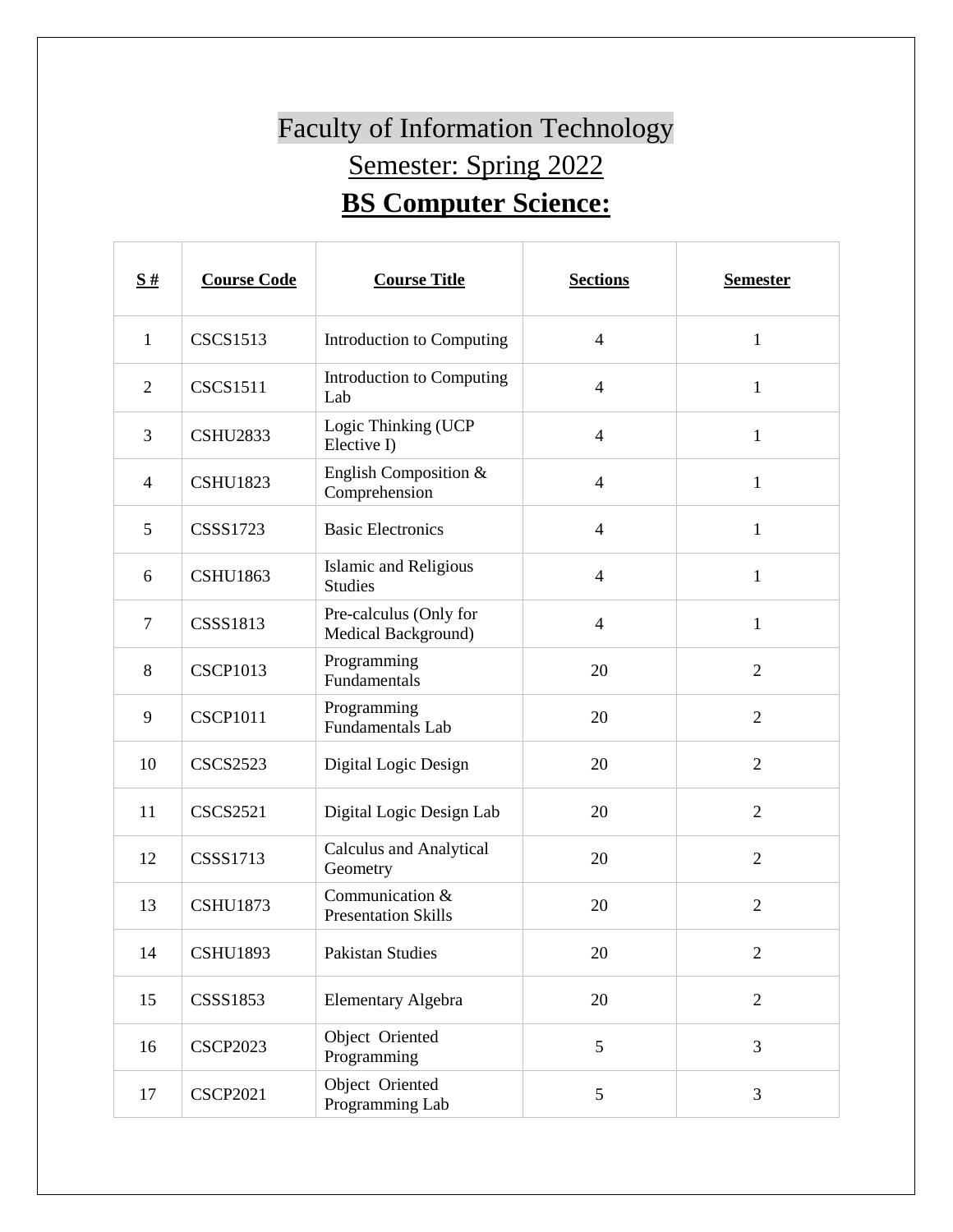| 18 | <b>CSCS3543</b>                                               | Computer Org. &<br>Assembly Lang.                            | 5            | 3              |  |
|----|---------------------------------------------------------------|--------------------------------------------------------------|--------------|----------------|--|
| 19 | <b>CSCS3541</b>                                               | Computer Org. &<br>Assembly Lang. Lab                        | 5            | 3              |  |
| 20 | <b>CSSS2733</b>                                               | <b>Multivariate Calculus</b>                                 | 5            | 3              |  |
| 21 | <b>CSAL1213</b>                                               | Discrete Structures                                          | 5            | 3              |  |
|    | Uni-Elective Courses, Select any 1 course from the following: |                                                              |              |                |  |
| 22 | <b>CSMG1923</b>                                               | <b>Financial Accounting</b>                                  | $\mathbf{1}$ | 3              |  |
| 23 | <b>CSHU1843</b>                                               | Introduction to Psychology                                   | 3            | 3              |  |
| 24 | <b>CSMG1933</b>                                               | <b>Introduction to Business</b>                              | $\mathbf{1}$ | 3              |  |
| 25 | <b>CSCP2033</b>                                               | Data Structure &<br>Algorithms $(DSA-T)$ –<br>Theory         | 13           | $\overline{4}$ |  |
| 26 | <b>CSCP2031</b>                                               | Data Structure &<br>Algorithms (DSLAB) -<br>Lab              | 13           | $\overline{4}$ |  |
| 27 | <b>CSDB2313</b>                                               | <b>Introduction to Database</b><br>Systems $(DB-T)$ – Theory | 13           | $\overline{4}$ |  |
| 28 | <b>CSDB2311</b>                                               | <b>Introduction to Database</b><br>Systems (DB-LAB) - Lab    | 13           | $\overline{4}$ |  |
| 29 | <b>CSSS2743</b>                                               | Probability and Statistics<br>(PROB)                         | 13           | $\overline{4}$ |  |
| 30 | <b>CSSS2753</b>                                               | Linear Algebra (LA)                                          | 13           | $\overline{4}$ |  |
|    | CS- Elective, Select any 1 course from the following:         |                                                              |              |                |  |
| 31 | CSST3663                                                      | Microcontroller<br>Programming and<br>Interfacing (MPI)      | 3            | $\overline{4}$ |  |
| 32 | <b>CSSE4153</b>                                               | Human Computer<br>Interaction                                | 3            | $\overline{4}$ |  |
| 33 | <b>CSIP3113</b>                                               | <b>Digital Signal Processing</b>                             | 3            | $\overline{4}$ |  |
| 34 | <b>CSAL4323</b>                                               | 3D Computer Graphics<br>(3DCG)                               | $\mathbf{1}$ | $\overline{4}$ |  |
| 35 | <b>CSDS4423</b>                                               | Programming for Big Data<br>(PBD)                            | 3            | $\overline{4}$ |  |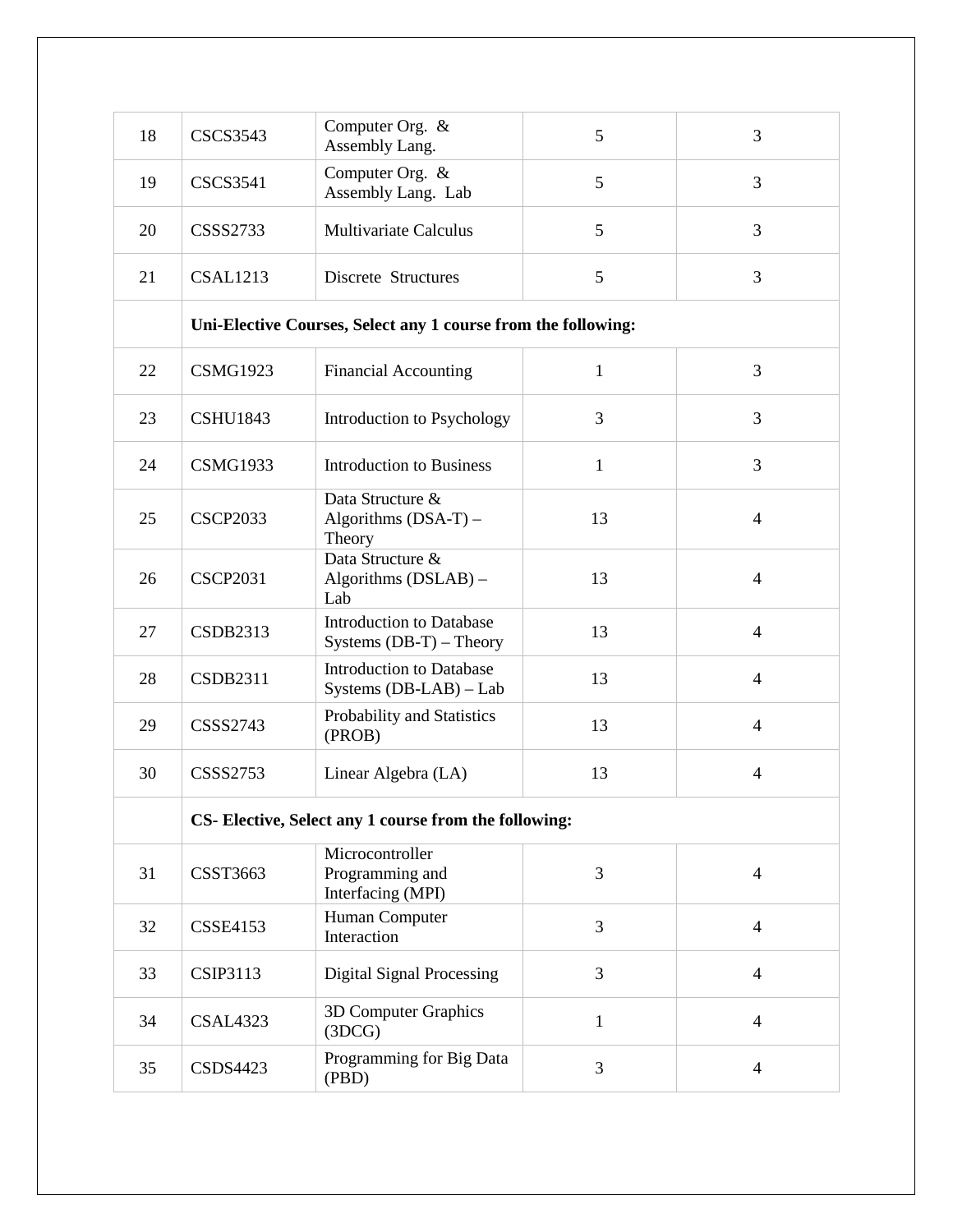| 36 | <b>CSCS3553</b>                                       | Operating Systems (OS-T)<br>$-$ Theory                   | $\overline{4}$ | 5 |  |
|----|-------------------------------------------------------|----------------------------------------------------------|----------------|---|--|
| 37 | <b>CSCS3551</b>                                       | Operating Systems (OS-<br>$Lab$ ) – $Lab$                | $\overline{4}$ | 5 |  |
| 38 | <b>CSSE3113</b>                                       | Introduction to Software<br>Engineering - I (ISD)        | $\overline{4}$ | 5 |  |
| 39 | <b>CSAL3233</b>                                       | Design and Analysis of<br>Algorithm (AA)                 | $\overline{4}$ | 5 |  |
| 40 | <b>CSSS2763</b>                                       | Differential Equation (DE)                               | $\overline{4}$ | 5 |  |
|    | CS- Elective, Select any 1 course from the following: |                                                          |                |   |  |
| 41 | <b>CSSE3143</b>                                       | Web Application<br>Development (WAD)                     | $\mathbf{1}$   | 5 |  |
| 42 | <b>CSCP3063</b>                                       | Mobile Application<br>Development (MAD)                  | $\mathbf{1}$   | 5 |  |
| 43 | <b>CSAL3203</b>                                       | Introduction to Image<br>Processing (IIP)                | $\mathbf{1}$   | 5 |  |
| 44 | <b>CSST3633</b>                                       | Game Development (GD)<br>$-$ CSST3633                    | $\mathbf{1}$   | 5 |  |
| 45 | <b>CSAL3243</b>                                       | Artificial Intelligence (AI-<br>T)                       | $\overline{7}$ | 6 |  |
| 46 | <b>CSAL3241</b>                                       | Artificial Intelligence (AI-<br>Lab)                     | $\overline{7}$ | 6 |  |
| 47 | <b>CSNC2413</b>                                       | <b>Computer Communications</b><br>and Networks (CCN-T)   | $\tau$         | 6 |  |
| 48 | <b>CSNC2411</b>                                       | <b>Computer Communications</b><br>and Networks (CCN-Lab) | $\tau$         | 6 |  |
| 49 | <b>CSAL3253</b>                                       | Theory of Automata<br>(TOA)                              | $\tau$         | 6 |  |
| 50 | <b>CSHU2813</b>                                       | <b>Technical and Business</b><br>Writing (ENG-3)         | $\overline{7}$ | 6 |  |
|    | CS- Elective, Select any 1 course from the following: |                                                          |                |   |  |
| 51 | <b>CSDB3363</b>                                       | Data Analysis Techniques<br>(DAT)                        | $\overline{2}$ | 6 |  |
| 52 | <b>CSAL3213</b>                                       | Advanced 3D Modeling for<br>Games (ADMG)                 | $\overline{2}$ | 6 |  |
| 53 | <b>CSDB4363</b>                                       | <b>Schemaless Database</b><br>System                     | $\mathbf{1}$   | 6 |  |
| 54 | <b>CSAL3273</b>                                       | <b>Mathematics For Machine</b><br>Learning               | $\mathbf{1}$   | 6 |  |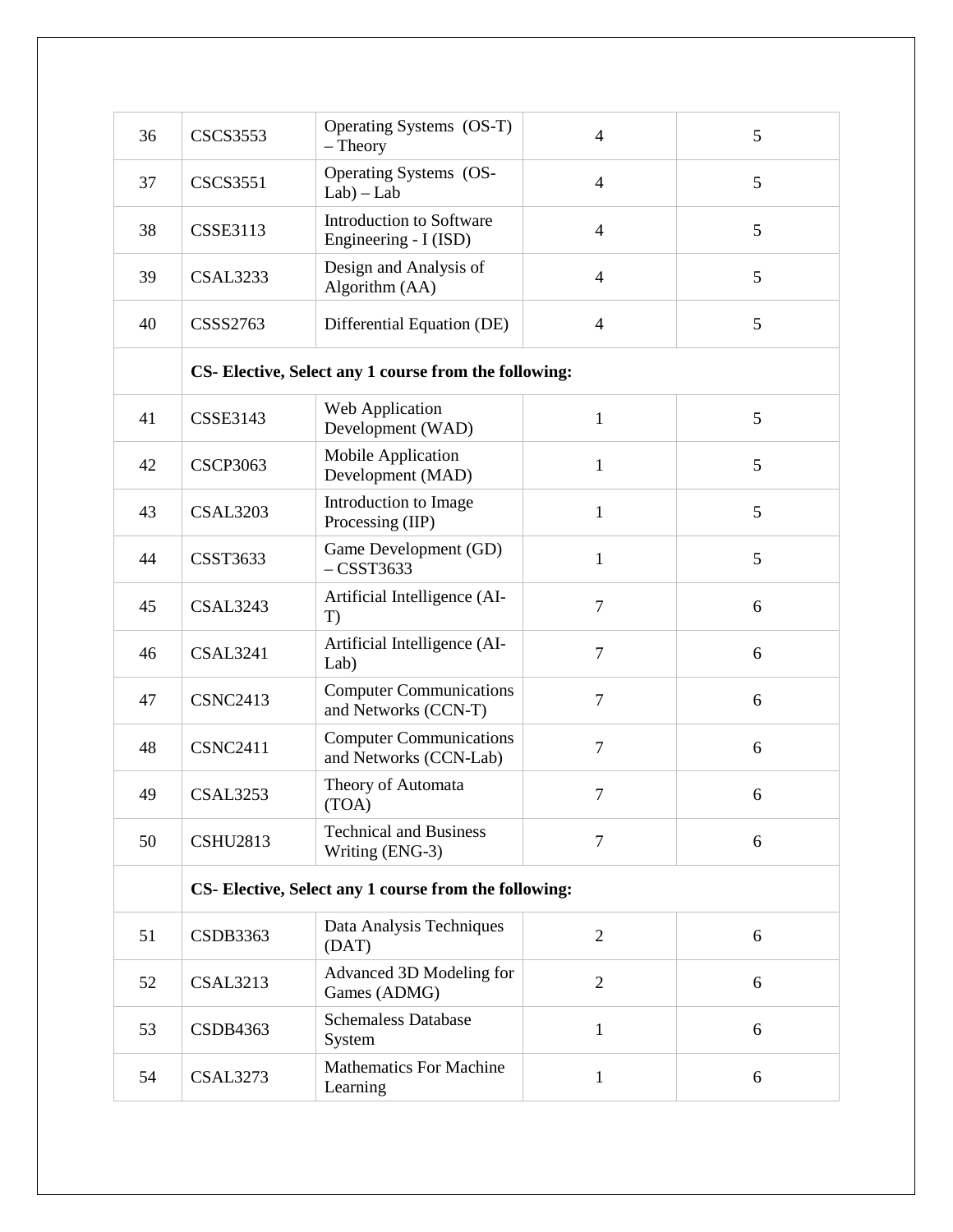| 55 | <b>CSAC3613</b>                                       | <b>Computational Geometry</b><br>for Designing and<br>Animation (CGDA) | $\mathbf{1}$   | 6              |
|----|-------------------------------------------------------|------------------------------------------------------------------------|----------------|----------------|
| 56 | <b>CSNC3413</b>                                       | <b>Information Security</b><br>(ISEC)                                  | 3              | $\overline{7}$ |
| 57 | <b>CSCS4573</b>                                       | <b>Compiler Construction</b><br>(CC)                                   | 3              | $\overline{7}$ |
| 58 | CSAL4263                                              | <b>Numerical Computing</b><br>(NM)                                     | 3              | $\overline{7}$ |
| 59 | <b>CSSE4173</b>                                       | Final Year Project 1 (FYP-<br>$\mathbf{D}$                             | 1              | $\overline{7}$ |
|    | Uni- Elective Select any 1 course from the following: |                                                                        |                |                |
| 60 | <b>CSMG3943</b>                                       | Organizational Behavior<br>and Culture (OBC)                           | $\mathfrak{2}$ | $\overline{7}$ |
| 61 | <b>CSMG2913</b>                                       | Technology<br>Entrepreneurship (TENT)                                  | $\mathbf{1}$   | $\overline{7}$ |
|    | CS- Elective Select any 1 courses from the following: |                                                                        |                |                |
| 62 | <b>CSDB3263</b>                                       | Introduction to Computer<br>Vision                                     | $\mathbf{1}$   | $\overline{7}$ |
| 63 | <b>CSDS4473</b>                                       | <b>Big Data Analytics</b>                                              | $\mathbf{1}$   | $\overline{7}$ |
| 64 | <b>CSDB4313</b>                                       | Introduction to Data<br>Science (IDS)                                  | $\mathbf{1}$   | $\overline{7}$ |
| 65 | <b>CSGE4963</b>                                       | Professional Practices(PP)                                             | 5              | 8              |
| 66 | <b>CSCS2543</b>                                       | Parallel and Distributed<br>Computing                                  | 5              | 8              |
| 67 | <b>CSSE4183</b>                                       | Final Year Project 2 (FYP-<br>II                                       |                | 8              |
|    | CS- Elective Select any 1 courses from the following: |                                                                        |                |                |
| 68 | <b>CSAL4253</b>                                       | <b>Introduction to Natural</b><br>Language Processing (I-<br>NLP)      | $\mathbf{1}$   | 8              |
| 69 | <b>CSNC3443</b>                                       | <b>Blockchain Essentials</b>                                           | 1              | $8\,$          |
| 70 | <b>CSAL4333</b>                                       | Intoduction to Deep<br>Learning                                        | 1              | 8              |
| 71 | CSAL4243                                              | Introduction to Machine<br>Learning (IML)                              | 1              | 8              |